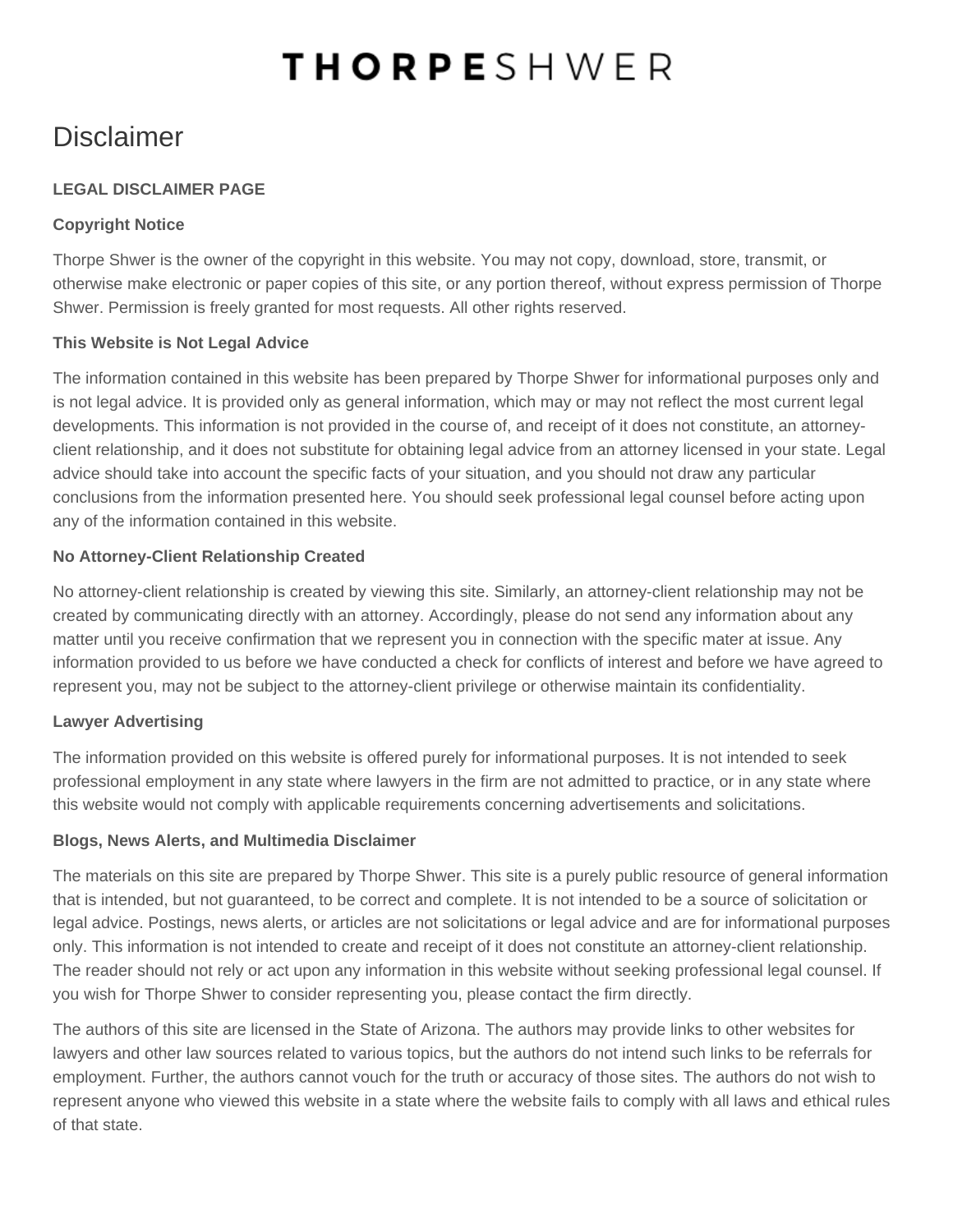#### **Disclaimer.**

**THIS WEBSITE AND ALL CONTENT AND OTHER MATERIALS HEREIN ARE PROVIDED "AS IS" AND WITHOUT WARRANTIES, EXPRESS OR IMPLIED. THORPE SHWER DISCLAIMS ALL WARRANTIES, INCLUDING, BUT NOT LIMITED TO, ALL IMPLIED WARRANTIES OF MERCHANTABILITY, FITNESS FOR A PARTICULAR PURPOSE, TITLE AND INFRINGEMENT. THORPE SHWER MAKES NO WARRANTIES OR REPRESENTATIONS THAT THE WEBSITE WILL BE UNINTERRUPTED OR ERROR-FREE, THAT DEFECTS WILL BE CORRECTED, OR THAT THIS WEBSITE OR ITS SERVERS ARE FREE OF VIRUSES, BUGS OR OTHER HARMFUL OR DAMAGING COMPONENTS. THORPE SHWER MAKES NO WARRANTIES OR REPRESENTATIONS ABOUT THE ACCURACY, RELIABILITY, COMPLETENESS, OR TIMELINESS OF THE CONTENT OR MATERIAL ON THIS WEBSITE. IN NO EVENT SHALL THORPE SHWER BE LIABLE FOR ANY DAMAGES WHATSOEVER, INCLUDING, BUT NOT LIMITED TO, INCIDENTAL, CONSEQUENTIAL OR PUNITIVE DAMAGES, LOST PROFITS OR DAMAGES RESULTING TO YOUR COMPUTER OR FROM BUSINESS INTERRUPTION, RESULTING FROM YOUR USE OR INABILITY TO USE THE WEBSITE.**

### **Privacy Disclaimer**

Thorpe Shwer provides this Privacy Policy to inform users of our policies and procedures regarding the collection, use, and disclosure of personally identifiable information received from users of this website located at www.thorpeshwer.com (the "website"). This Privacy Policy does not apply to information provided to us pursuant to our attorney-client relationships or protected by confidentiality, the attorney-client privilege, or any other applicable legal protection.

# **A. Personally Identifiable Information**

Throughout our website, you may voluntarily submit information that personally identifies you ("Personally Identifiable Information"). Personally Identifiable Information may include, but is not limited to, your name, e-mail address, physical address, and phone number. In general, Thorpe Shwer only collects Personally Identifiable Information about you if you choose to share it with us. For example, you may choose to provide Personally Identifiable Information by contacting an individual Thorpe Shwer lawyer via an email address provided in a hyperlink.

# **B. Anonymous Usage Data**

Like many other websites, ours may collect anonymous usage data ("Non-Personally Identifiable Information") about your activity at this website. This information is collected via computer code sent to your computer (commonly referred to as a "cookie"). Generally, the cookie may not expire, unless you manually delete it or set your browser to reject it. If you do not accept the cookie, however, you may have difficulty navigating our full website.

### **C. Use of Information**

Thorpe Shwer uses Non-Personally Identifiable Information to manage this website. We may analyze aggregated anonymous information on the pages visited by our users to make our website more accessible and useful. We may share also this data with third parties, usually to provide services for the maintenance of the website. Except as outlined in this Privacy Policy or on the website, Thorpe Shwer will not sell or share your Personally Identifiable Information to others without your consent. If you choose to submit Personally Identifiable Information to the website, we will use the information for the purpose you requested, including potentially sharing with third parties reasonably required to fulfill your request or to provide other services that we reasonably believe may be of interest to you. In addition, Thorpe Shwer may disclose Personally Identifiable Information about you if Thorpe Shwer believes in good faith that the law requires it (such as a subpoena, court order or a law enforcement request), or if we reasonably believe it is necessary to protect our legal interests. The information collected from you may also be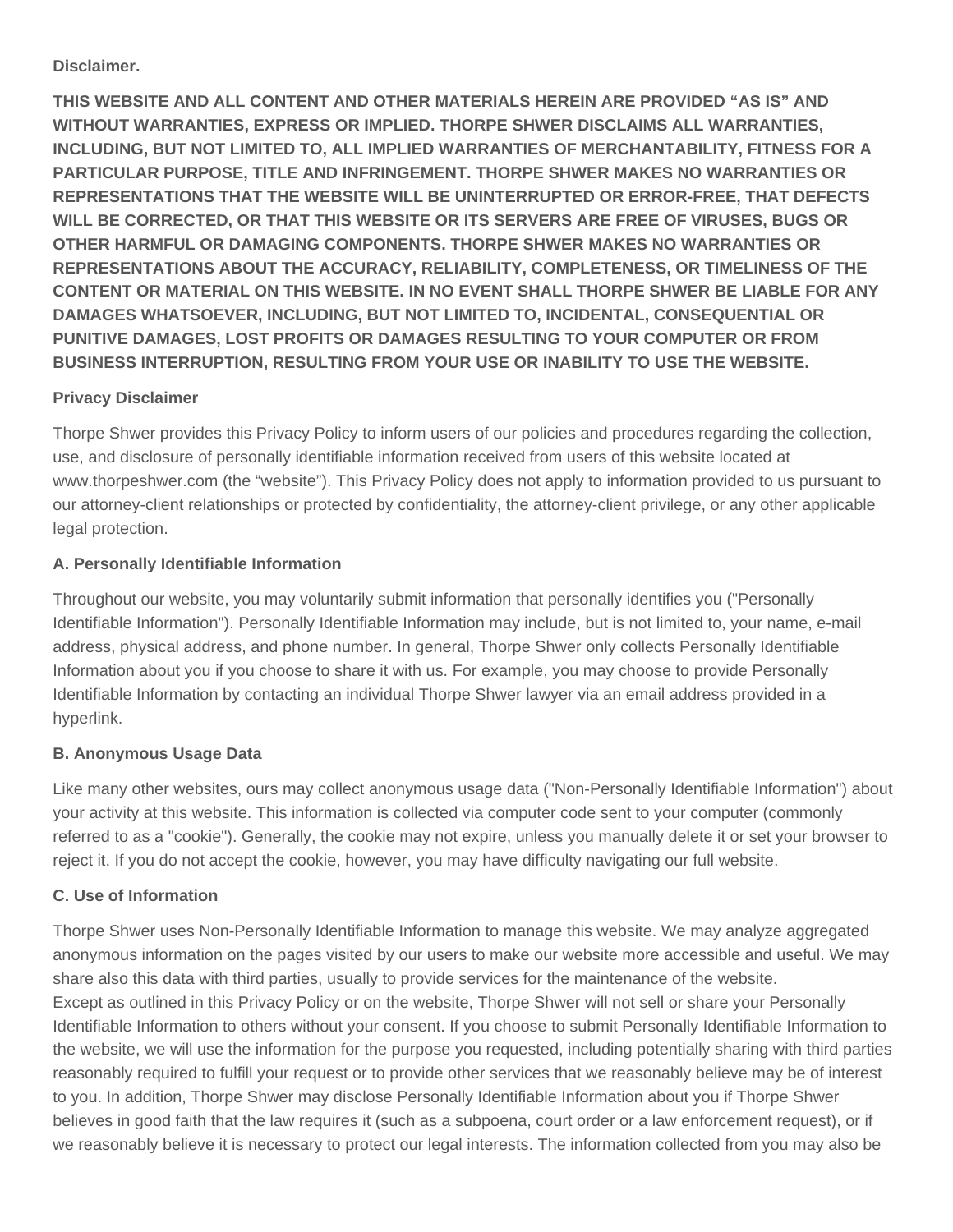transferred to a third party in the unlikely event of a sale, acquisition, merger or bankruptcy involving Thorpe Shwer.

### **D. Links to Other Websites**

For your convenience, our website contains links to other websites whose information and privacy practices may be different than ours. This Privacy Policy addresses the use and disclosure of information that we collect from you through this Site. Other sites follow different rules regarding the use or disclosure of the personal information you submit to them. We encourage you to read the privacy policies or statements of the other websites you visit. We do not control and are not responsible for any of their content or their privacy policies, if any. The fact that we link to a website is not an endorsement, authorization, or representation of our affiliation with that third party. These other websites may place their own cookies or other files on your computer, collect data or solicit personal information from you.

### **E. Security**

We employ commercially reasonable security measures to reduce the risk of unauthorized access to your Personally Identifiable Information. However, we cannot and do not guarantee that these measures will be sufficient to protect against all efforts to gain unauthorized access to that information.

#### **F. Children's Privacy**

This Site is not directed to children under 18. If a parent or guardian becomes aware that his or her child has provided us with Personally Identifiable Information without their consent, he or she should contact us at 602-682- 6100. If we become aware that a child under 13 has provided us with Personally Identifiable Information, we will remove such information from our files.

#### **G. California Privacy Rights**

Pursuant to California Civil Code Section 1798.83, California residents may request certain information regarding our disclosures in the prior calendar year, if any, of their Personally Identifiable Information to third parties for their own direct marketing purposes. To make such a request, please contact us at 602-682-6100.

#### **H. California "Do Not Track" Disclosures**

We do not track your on-line activity across other websites, nor do we knowingly permit any third parties to conduct online tracking of you while you are visiting our website. Consequently, we do not respond to your browser's Do Not Track signal.

#### **I. Application of United States Laws**

Our website is based on computers located in the United States. Your Personally Identifiable Information will be used and stored in the United States, where data protection and privacy regulations may differ from the level of protection as in other parts of the world, such as in Mexico, Canada and the European Union.

#### **J. How to contact us**

If you have any questions or concerns about this Privacy Policy or its implementation, you may contact us at 602- 682-6100. If at any time you decide that we should no longer hold any of your personal data, or wish to change the use to which any such data can be put, please let us know.

#### **K. Consent and Revisions**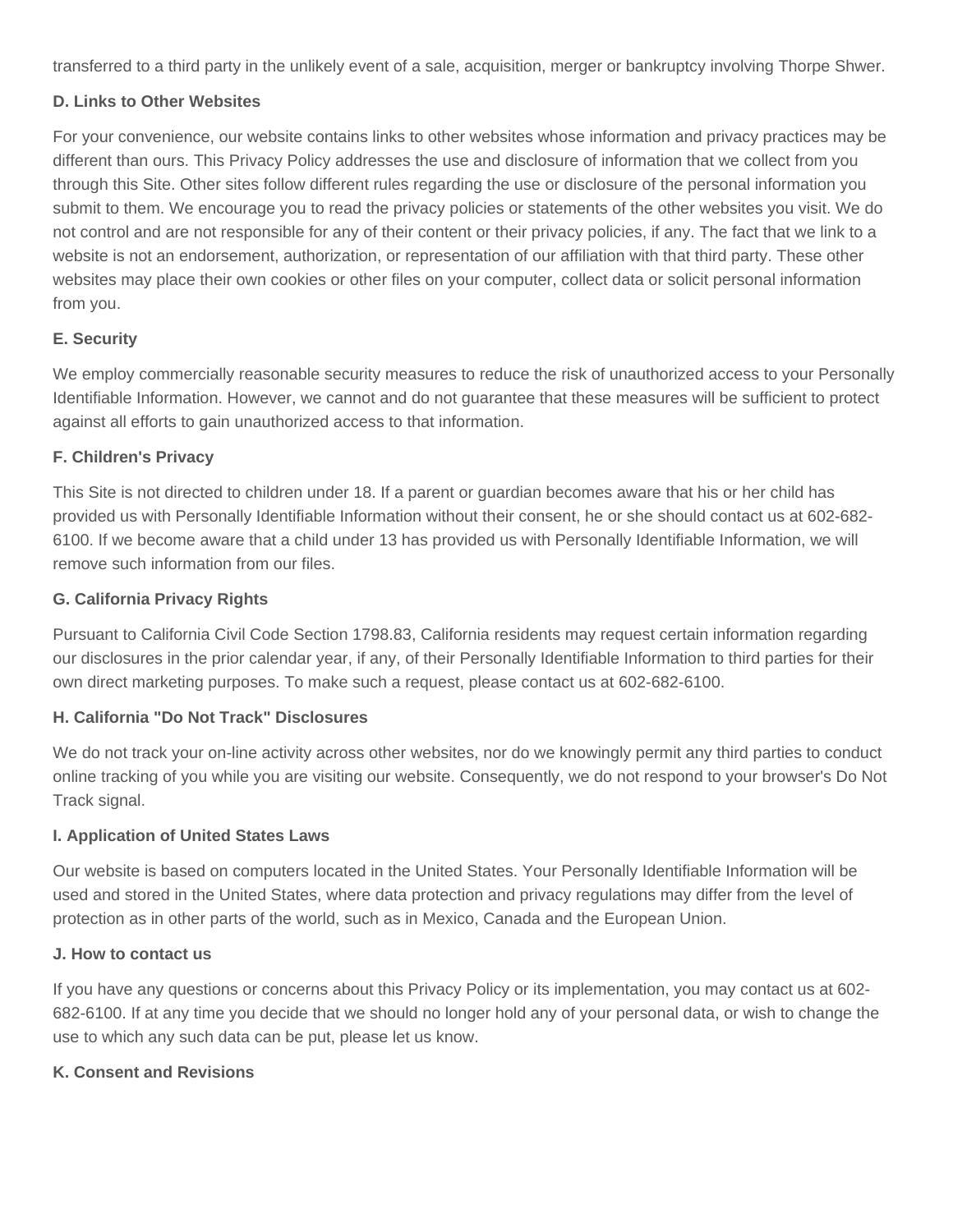Thorpe Shwer may amend this Privacy Policy at any time without specific notice to you. Your use of our website constitutes your acceptance of the terms of the Privacy Policy as amended or revised by us, and you should review this Privacy Policy each time upon visiting the website to stay informed of its terms.

# **Circular 230 - Client Explanation**

On June 21, 2005, final regulations commonly known as "Circular 230" became effective. Circular 230 was issued by the United States Department of Treasury. It sets forth detailed rules that tax practitioners (including attorneys and accountants) must follow when providing written communications regarding certain Federal tax issues. A "Federal tax issue" is a question concerning the Federal tax treatment of an item of income, gain, loss, deduction or credit, the existence or absence of a taxable transfer of property (such as whether a transfer to another is subject to Federal gift tax) or the value of property for Federal tax purposes.

When it issued Circular 230, the Department of Treasury articulated its objective to "restore, promote and maintain the public's confidence in those individuals and firms" that provide tax advice. The failure by a tax practitioner to comply with the requirements of Circular 230 may result in severe penalties, including public censure, monetary fines and/or suspension or disbarment from practicing before the IRS. One nationally prominent tax practitioner and author makes the following observation regarding Circular 230:

[The Regulations] are any attempt by the Service to balance concerns about overly aggressive advice provided by some practitioners who were involved in the promotion of abusive tax shelters on the one hand, and the potential imposition of burdensome requirements on the great majority of tax practitioners who never issued such opinions. In that light, the final Regulations can be viewed as a compromise, but one that leans more towards enforcement. Once again, the many will pay for the sins of a few.

Circular 230 applies to not only formal legal opinions but also any writing relating to any Federal tax matter, including e-mail communications. In particular, tax practitioners must now comply with a number of detailed requirements when providing a "Covered Opinion," including the following:

(i) the practitioner must make reasonable efforts to identify and ascertain all relevant facts and may not base the opinion on any "unreasonable factual assumption";

(ii) the practitioner must relate the applicable law - including "any potentially applicable judicial doctrine" - to the relevant facts;

(iii) with very limited exceptions, the opinion must consider all "significant" Federal tax issues and reach a conclusion as to the likelihood that the taxpayer will prevail on the merits on each such issue (or if a conclusion cannot be reached, the opinion must so state);

(iv) the practitioner must reach an "overall conclusion" as to the likelihood that the stated Federal tax treatment of the arrangement or transaction is the proper treatment and set forth the reasons for that conclusion; and (v) if any one of a number of conditions apply to the opinion, the practitioner must "prominently disclose" those conditions.

There are several categories of "Covered Opinions" which are generally not applicable to the tax practice currently maintained by Thorpe Shwer. However, the definition of a Covered Opinion is very broad and generally includes any written communication (including e-mail) that (i) addresses a Federal tax issue, (ii) reaches a conclusion favorable to the taxpayer at any confidence level, and (iii) is intended to be relied upon by the taxpayer to avoid penalties.

Unfortunately, this firm (and many other firms and individual tax practitioners) anticipate that Circular 230 will increase the cost of delivering to clients written materials discussing tax issues. In most day-to-day correspondence - especially e-mail communications - the costs of complying with the requirements imposed by Circular 230 are likely to be prohibitive relative to the benefit of the written tax advice.